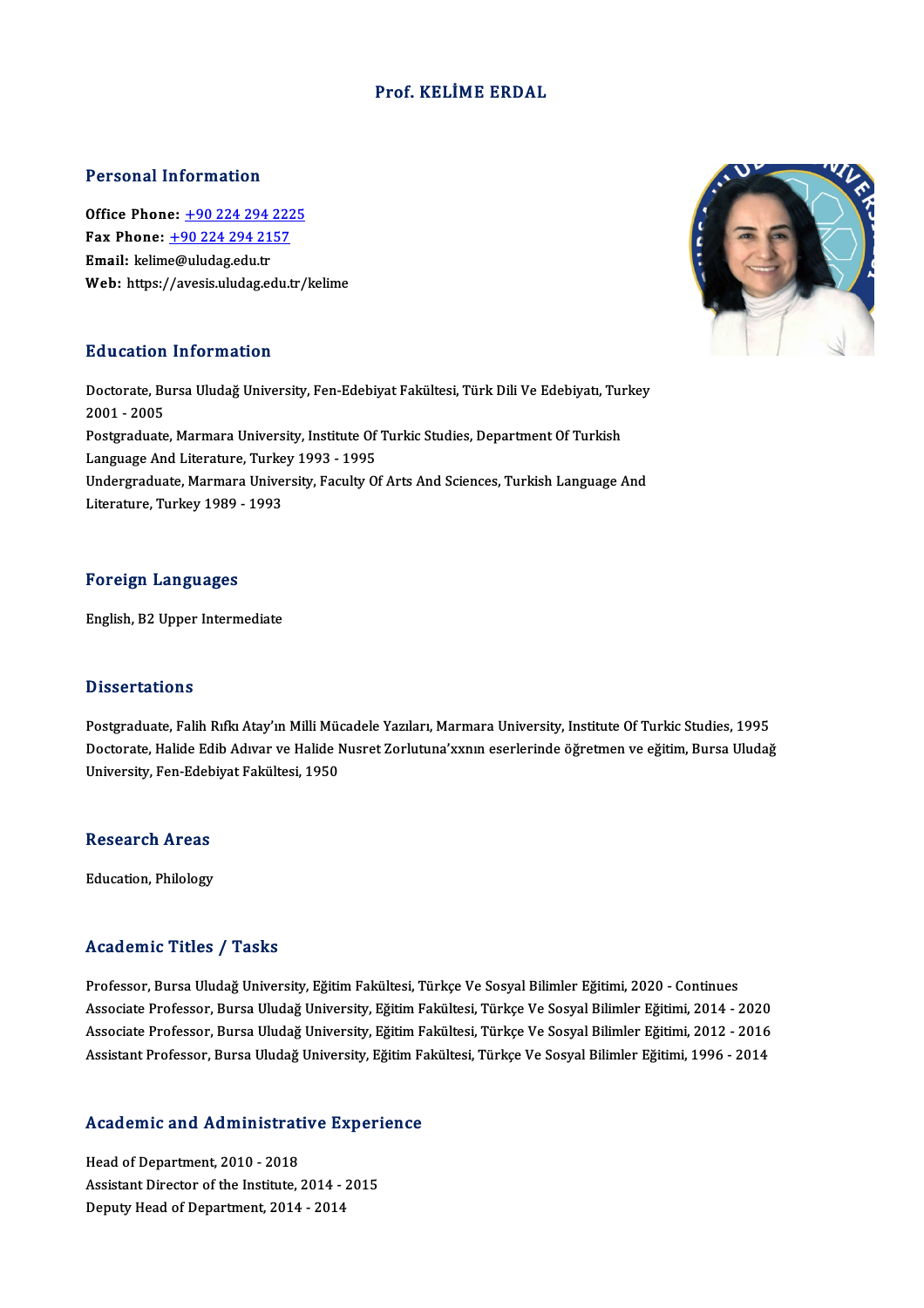### Courses

ÇOCUKEDEBİYATIVESORUNLARI,Doctorate,2017 -2018 SOGITUSE<br>ÇOCUK EDEBİYATI VE SORUNLARI, Doctorate, 2017 - 2018<br>DİL EĞİTİMİNDE ÇOCUK EDEBİYATI METİNLERİ, Postgraduate, 2017 - 2018<br>CAĞDAS COCUK YAZINI, Dostorata, 2017 - 2018 ÇOCUK EDEBİYATI VE SORUNLARI, Doctorate, 20<br>DİL EĞİTİMİNDE ÇOCUK EDEBİYATI METİNLERİ,<br>ÇAĞDAŞ ÇOCUK YAZINI, Doctorate, 2017 - 2018<br>YARANCU ARA TÜRKEE ÖĞRETİMİNDE METİN SI YABANCILARA TÜRKÇE ÖĞRETİMİNDE METİN SEÇİMİ, Postgraduate, 2017 - 2018<br>EDEBİYAT VE EĞİTİM, Postgraduate, 2017 - 2018 ÇAĞDAŞ ÇOCUK YAZINI, Doctorate, 2017 - 2018

### Advising Theses

Advising Theses<br>ERDAL K., KARTAL H., Supporting first grade students' reading skills in various ways: An action research, Doctorate,<br>M.Boglaut(Student), 2019 ERDAL K., KARTAL H., Supp<br>ERDAL K., KARTAL H., Supp<br>M.Bozkurt(Student), 2019

M.Bozkurt(Student), 2019<br>ERDAL K., Educational messages in chidren's book of Sevinç Kuşoğlu, Postgraduate, E.KARAHANOĞLU(Student), 2017 M.Bozkurt(Student), 2019<br>ERDAL K., Educational messages in chidren's book of Sevinç Kuşoğlu, Postgraduate, E.KARAHANOĞLU(Student), 2017<br>ERDAL K., SİNAR UĞURLU A., Analayzing of Aile magazine in terms of literary texts, Pos ERDA<br>ERDA<br>2016<br>ERDA ERDAL K., SİNAR UĞURLU A., Analayzing of Aile magazine in terms of literary texts, Postgraduate, M.YENE<br>2016<br>ERDAL K., Postmodern elements in Murat Gülsoy's narratives, Postgraduate, Ş.AKYILDIZ(Student), 2015<br>ERDAL K., Pos

2016<br>ERDAL K., Postmodern elements in Murat Gülsoy's narratives, Postgraduate, Ş.AKYILDIZ(Student), 2015<br>ERDAL K., Examining the appropriateness of the messages within translated writings at the primary school 100 basic<br>un ERDAL K., Postmodern elements in Murat Gülsoy's narratives, Postgraduate, Ş.AKYILDIZ(Student), 2015<br>ERDAL K., Examining the appropriateness of the messages within translated writings at the primary scho<br>writings list recom ERDAL K., Examining the appro<br>writings list recommneded by l<br>H.YURTSEVEN(Student), 2011

# Articles Published in Journals That Entered SCI, SSCI and AHCI Indexes

### rticles Published in Journals That Entered SCI, SSC<br>I. EDUCATIONAL MESSAGES IN TEVFIK FIKRET'S POEMS I. EDUCATIONAL MESSAGES IN TEVFIK FIKRET'S POEMS<br>Erdal K.

EDUCATIONAL MESSAGES IN TEVFIK FIKRET'S POEMS<br>Erdal K.<br>HACETTEPE UNIVERSITESI EGITIM FAKULTESI DERGISI-HACETTEPE UNIVERSITY JOURNAL OF EDUCATION,<br>no.41, np.146,157,2011 (Journal Indoved in SSCD) Erdal K.<br>HACETTEPE UNIVERSITESI EGITIM FAKULTESI DEI<br>no.41, pp.146-157, 2011 (Journal Indexed in SSCI)

## no.41, pp.146-157, 2011 (Journal Indexed in SSCI)<br>Articles Published in Other Journals

- rticles Published in Other Journals<br>I. Gençlik Dönemi Kitaplarında Anne Baba ve Genç Modelleri<br>FRDAL K. KONUM M SEE TUBILISHED IN<br>Gençlik Dönemi Kita<br>ERDAL K., KONU M. M.<br>Wixelereres Irson ve S Gençlik Dönemi Kitaplarında Anne Baba ve Genç Modelleri<br>ERDAL K., KONU M. M.<br>Uluslararası İnsan ve Sanat Araştırmaları Dergisi Ijhar, vol.5, no.6, pp.56-67, 2020 (Refereed Journals of Other<br>Institutione) ERDAL K., KO<br>Uluslararası<br>Institutions)<br>The Hidden Uluslararası İnsan ve Sanat Araştırmaları Dergisi Ijhar, vol.5, no.<br>Institutions)<br>II. The Hidden Danger in Digital Children Games: Gambling<br>Frdal K. Endal C Institutions)<br>II. The Hidden Danger in Digital Children Games: Gambling<br>Erdal K., Erdal G. The Hidden Danger in Digital Children Games: Gambling<br>Erdal K., Erdal G.<br>TARIH KULTUR VE SANAT ARASTIRMALARI DERGISI-JOURNAL OF HISTORY CULTURE AND ART RESEARCH, vol.9,<br>nn 366 373 3030 (Journal Indoved in ESC). Erdal K., Erdal G.<br>TARIH KULTUR VE SANAT ARASTIRMALARI<br>pp.366-373, 2020 (Journal Indexed in ESCI)<br>Anadalu ve Türk Kültüründe Zeutin III. Anadolu ve Türk Kültüründe Zeytin<br>ERDAL G., SOYLU BASTUĞ D., ERDAL K. pp.366-373, 2020 (Journal Indexed in ESCI) Sosyal Bilimler Araştırma Dergisi, vol.9, no.3, pp.164-169, 2020 (Refereed Journals of Other Institutions) ERDAL G., SOYLU BAŞTUĞ D., ERDAL K.<br>Sosyal Bilimler Araştırma Dergisi, vol.9, no.3, pp.164-169, 2020 (Refereed<br>IV. Sevinç Kuşoğlu'nun Çocuk Kitaplarında Yer Alan Baba Modelleri<br>FRDAL K. Sosyal Bili<br>S<mark>evinç K</mark>ı<br>ERDAL K.<br>Tüpüv *w* Sevinç Kuşoğlu'nun Çocuk Kitaplarında Yer Alan Baba Mode<br>ERDAL K.<br>TÜRÜK, vol.8, no.21, 2020 (Refereed Journals of Other Institutions)<br>COCUK OVUNLARINDA DEČERLER EČİTİMİ ERDAL K.<br>TÜRÜK, vol.8, no.21, 2020 (Refereed Journals of<br>V. COCUK OYUNLARINDA DEĞERLER EĞİTİMİ TÜRÜK, ve<br>**ÇOCUK O**<br>ERDAL K.<br>HHAP. vel COCUK OYUNLARINDA DEĞERLER EĞİTİMİ<br>ERDAL K.<br>IJHAR, vol.2, no.2, pp.53-59, 2019 (Other Refereed National Journals)<br>The Herme of Tebasse and Smeking in Turkish Beems ERDAL K.<br>IJHAR, vol.2, no.2, pp.53-59, 2019 (Other Refereed National Jo<br>VI. The Harms of Tobacco and Smoking in Turkish Poems<br>ERDAL K.
- IJHAR, vo<br><mark>The Har</mark>ı<br>ERDAL K.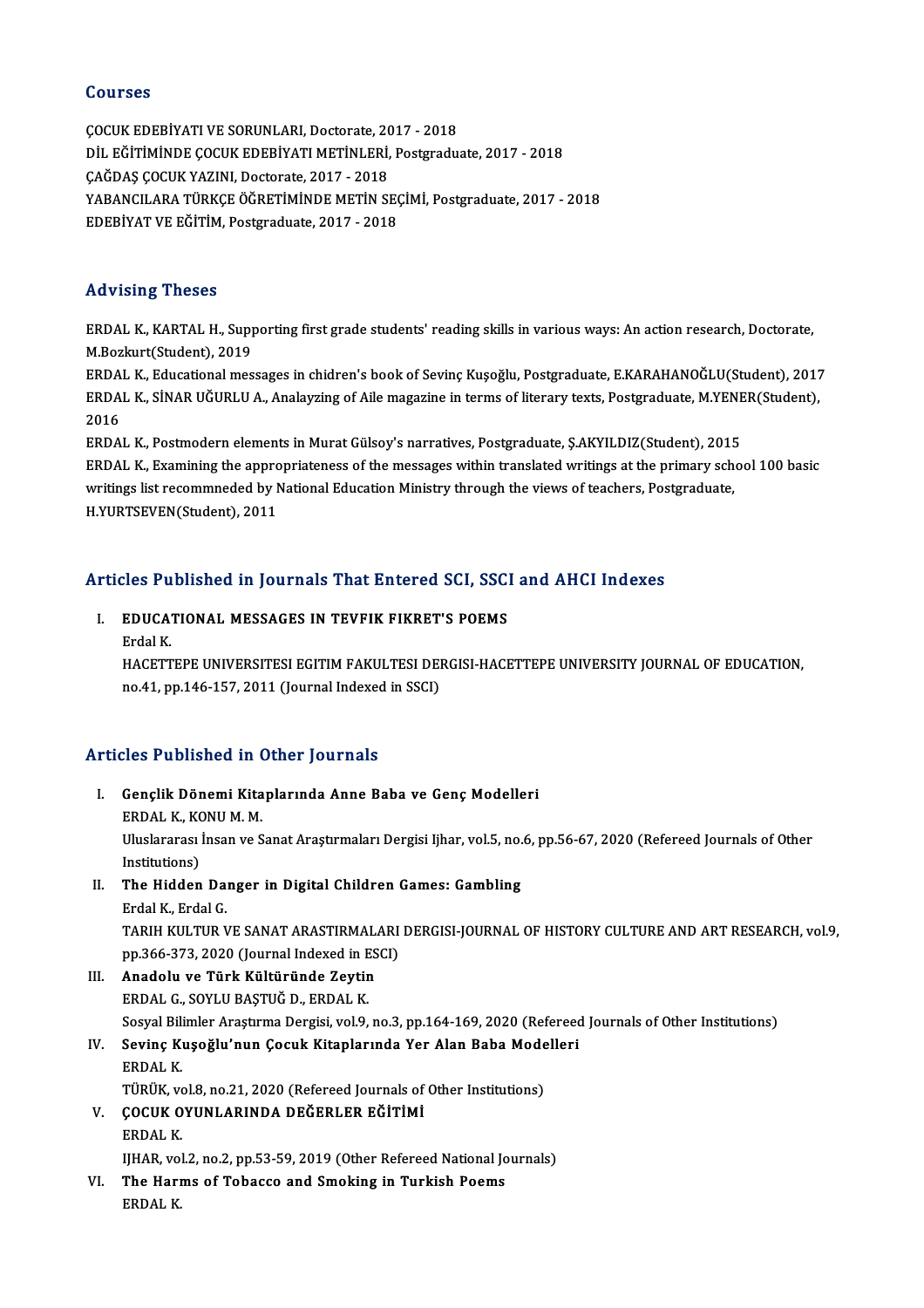ADDICTA-THE TURKISH JOURNAL ON ADDICTIONS, vol.6, no.4, pp.381-403, 2019 (Journal Indexed in ESCI)<br>COCUKLARA UVARLANAN MEVLANA'DAN SECMELER SERISINDE VER ALAN ASLAN VE TAVSAN ADDICTA-THE TURKISH JOURNAL ON ADDICTIONS, vol.6, no.4, pp.381-403, 2019 (Journal Indexed in ESCI)<br>VII. COCUKLARA UYARLANAN MEVLANA'DAN SEÇMELER SERİSİNDE YER ALAN ASLAN VE TAVŞAN ADDICTA-THE TURKISH JOURNAL ON A<br>ÇOCUKLARA UYARLANAN MEVLAN.<br>HİKAYESİ ÜZERİNE BİR İNCELEME<br>EPDAL K VII. ÇOCUKLARA UYARLANAN MEVLANA'DAN SEÇMELER SERİSİNDE YER ALAN ASLAN VE TAVŞAN HİKAYESİ ÜZERİNE BİR İNCELEME<br>ERDALK. HİKAYESİ ÜZERİNE BİR İNCELEME<br>ERDAL K.<br>TÜRÜK, vol.18, no.18, pp.65-79, 2019 (Refereed Journals of Other Institutions)<br>Yahancı Dil Olarak Türkçe Öğretimi A1 ve A2 Düzeyi Ders Kitanlarının ERDAL K.<br>TÜRÜK, vol.18, no.18, pp.65-79, 2019 (Refereed Journals of Other Institutions)<br>VIII. Yabancı Dil Olarak Türkçe Öğretimi A1 ve A2 Düzeyi Ders Kitaplarının Tanınmış Kişiler Açısından<br>İncelenmesi TÜRÜK, vol.18<br>Yabancı Dil<br>İncelenmesi<br>EPDAL *V* Yabancı<br>İncelenm<br>ERDAL K.<br>Akademik İncelenmesi<br>ERDAL K.<br>Akademik Bakış, no.72, pp.237-248, 2019 (Refereed Journals of Other Institutions)<br>Kaybolmava Vüz Tutan Bir Hall: Coloneği: Colüm Colüm Comseqük yoya Co ERDAL K.<br>Akademik Bakış, no.72, pp.237-248, 2019 (Refereed Journals of Other Institutions)<br>IX. Kaybolmaya Yüz Tutan Bir Halk Geleneği: Çelüm Çelüm Çemçecük veya Çemçegelin<br>FRDAL K Akademik<br><mark>Kaybolm</mark><br>ERDAL K.<br>Felkler / l Kaybolmaya Yüz Tutan Bir Halk Geleneği: Çelüm Çelüm Çemçecük veya Çemçege<br>ERDAL K.<br>Folklor / Edebiyat, vol.25, no.97, pp.29-40, 2019 (Refereed Journals of Other Institutions)<br>COCUK KİTABI ABINDA CANAKKALE SAVASI ERDAL K.<br>Folklor / Edebiyat, vol.25, no.97, pp.29-40, 2019 (<br>X. COCUK KİTAPLARINDA ÇANAKKALE SAVAŞI Folklor / 1<br>**ÇOCUK K**<br>ERDAL K.<br>TÜPÜK. P ÇOCUK KİTAPLARINDA ÇANAKKALE SAVAŞI<br>ERDAL K.<br>TÜRÜK, no.15, 2018 (Refereed Journals of Other Institutions)<br>Yahanaylara Türkaayi Öğretirkan Türkiya'yi Öğretmekı ERDAL K.<br>TÜRÜK, no.15, 2018 (Refereed Journals of Other Institutions)<br>XI. Yabancılara Türkçeyi Öğretirken Türkiye'yi Öğretmek: Ulutömer Örneği<br>ERDAL K. TÜRÜK, ne<br><mark>Yabancıl</mark>:<br>ERDAL K.<br>Uludağ ün Uludağ üniversitesi Eğitim Fakültesi Dergisi, vol.31, 2018 (Other Refereed National Journals) ERDAL K.<br>Uludağ üniversitesi Eğitim Fakültesi Dergisi, vol.31, 2018 (Other Refereed Nationa<br>XII. Günümüz Çocuklarına Osmanlı'yı Öğretmek: Bir Rüya Bir Osmanlı Serisi<br>FRDAL K Uludağ ün<br>**Günümü:**<br>ERDAL K.<br>ACIES (Ac Günümüz Çocuklarına Osmanlı'yı Öğretmek: Bir Rüya Bir Osmanlı Serisi<br>ERDAL K.<br>ACJES/Academy Journal of Educational Sciences, 2018 (Other Refereed National Journals)<br>Yahancılara Türkee Öğretimi Ders Kitaplarında Kültürel Ög ERDAL K.<br>ACJES/Academy Journal of Educational Sciences, 2018 (Other Refereed<br>XIII. Yabancılara Türkçe Öğretimi Ders Kitaplarında Kültürel Ögeler<br>ERDAL K. ACJES/Ac.<br>Yabancılı<br>ERDAL K.<br>TÜPÜK.n Yabancılara Türkçe Öğretimi Ders Kitaplarında Kültüre<br>ERDAL K.<br>TÜRÜK, no.18, 2018 (Refereed Journals of Other Institutions)<br>SAETİRİK CREC'İN CÜNI ÜĞÜ SERİSİNDE OKUL YASAMI XIV. SAFTİRİK GREG'İN GÜNLÜĞÜ SERİSİNDE OKUL YAŞAMI TÜRÜK, no.18, 2018 (Refereed Jou<br>SAFTİRİK GREG'İN GÜNLÜĞÜ S<br>ERDAL K., YURTSEVEN YILMAZ H.<br>Uluslararası Türkse Edebiyat Kültü Uluslararası Türkçe Edebiyat Kültür Eğitim TEKE Dergisi, vol.7, no.2, 2018 (Refereed Journals of Other Institutions) ERDAL K., YURTSEVEN YILMAZ H.<br>Uluslararası Türkçe Edebiyat Kültür Eğitim TEKE Dergisi, vol.7, no.2, 2018 (Refereed Jour<br>XV. GOCUK KİTAPLARINDA NASRETTİN HOCA TİPLEMELERİ VE BİLİNÇALTI MESAJ Uluslararası Türkçe<br>COCUK KİTAPLARI<br>ERDAL G., ERDAL K.<br>AKADEMİK PAKIS D COCUK KİTAPLARINDA NASRETTİN HOCA TİPLEMELERİ VE BİLİNÇALTI MESAJ<br>ERDAL G., ERDAL K.<br>AKADEMİK BAKIŞ DERGİSİ, vol.88, no.62, pp.88-97, 2017 (Refereed Journals of Other Institutions)<br>EATUER MODELS IN CHILDREN'S BOOKS ERDAL G., ERDAL K.<br>AKADEMIK BAKIŞ DERGİSİ, vol.88, no.62, pp.8<br>XVI. FATHER MODELS IN CHILDREN'S BOOKS<br>ERDAL K. AKADEMI<br>**FATHER**<br>ERDAL K. FATHER MODELS IN CHILDREN'S BOOKS<br>ERDAL K.<br>Akademik Bakış, vol.10, no.61, pp.379-386, 2017 (Refereed Journals of Other Institutions)<br>KİTARI ARDAN COCUKLARA IILASAN NASREDDİN HOCA XVII. KİTAPLARDAN ÇOCUKLARA ULAŞAN NASREDDİN HOCA<br>ERDAL K. Akademik<br>**KİTAPLA**<br>ERDAL K.<br>SORİDER SOBİDER, vol.4, no.10, pp.76-87, 2017 (Other Refereed National Journals) ERDAL K.<br>SOBİDER, vol.4, no.10, pp.76-87, 2017 (Other Refereed National Jou<br>XVIII. Keloğlan Masallarında Çocukların Eğitimine Yönelik İletiler<br>FRDAL K SOBİDER,<br>Keloğlan<br>ERDAL K.<br>Uluslarar: Keloğlan Masallarında Çocukların Eğitimine Yönelik İletiler<br>ERDAL K.<br>Uluslararası Türkçe Edebiyat Kültür Eğitim (TEKE) Dergisi, vol.5, no.4, pp.1805-1822, 2016 (Refereed Journals of ERDAL K.<br>Uluslararası Türkçe<br>Other Institutions)<br>Cosuk Kitabı Örn Uluslararası Türkçe Edebiyat Kültür Eğitim (TEKE) Dergisi, vol.5, no.4, pp.1805-1822, 2016 (<br>Other Institutions)<br>XIX. Cocuk Kitabı Örneği Olması Açısından Muzaffer İzgü nün Ökkeş Serisine Bir Bakış<br>ERDALK Other Inst<br>**Çocuk Ki**<br>ERDAL K.<br>Akademik Cocuk Kitabı Örneği Olması Açısından Muzaffer İzgü nün Ökkeş Serisine B<br>ERDAL K.<br>Akademik Bakış, no.56, pp.553-566, 2016 (Refereed Journals of Other Institutions)<br>Cosuk Kitaplanında Oyun ve Oyungak ERDAL K.<br>Akademik Bakış, no.56, pp.553-566, 2016 (XX.<br>XX. Gocuk Kitaplarında Oyun ve Oyuncak Akademik<br>**Çocuk Ki**<br>ERDAL K.<br>Akademik Çocuk Kitaplarında Oyun ve Oyuncak<br>ERDAL K.<br>Akademik Sosyal Araştırmalar Dergisi, vol.1, no.1, pp.64-72, 2016 (Refereed Journals of Other Institutions)<br>Kaybolan Kültür Kaybolan Quun Kibrit Quunu ERDAL K.<br>Akademik Sosyal Araştırmalar Dergisi, vol.1, no.1, p<br>XXI. Kaybolan Kültür Kaybolan Oyun Kibrit Oyunu<br>ERDAL K., ERDAL G. Akademik Sosyal Ara<br><mark>Kaybolan Kültür K</mark><br>ERDAL K., ERDAL G.<br>Turkich Studice vol. Turkish Studies, vol.4, no.10, pp.507-516, 2015 (Refereed Journals of Other Institutions) ERDAL K., ERDAL G.<br>Turkish Studies, vol.4, no.10, pp.507-516, 2015 (Refereed J<br>XXII. Çocuk Kitaplarında Bilgisayar ve İnternet Kullanımı<br>ERRAL K Turkish S<br><mark>Çocuk Ki</mark><br>ERDAL K.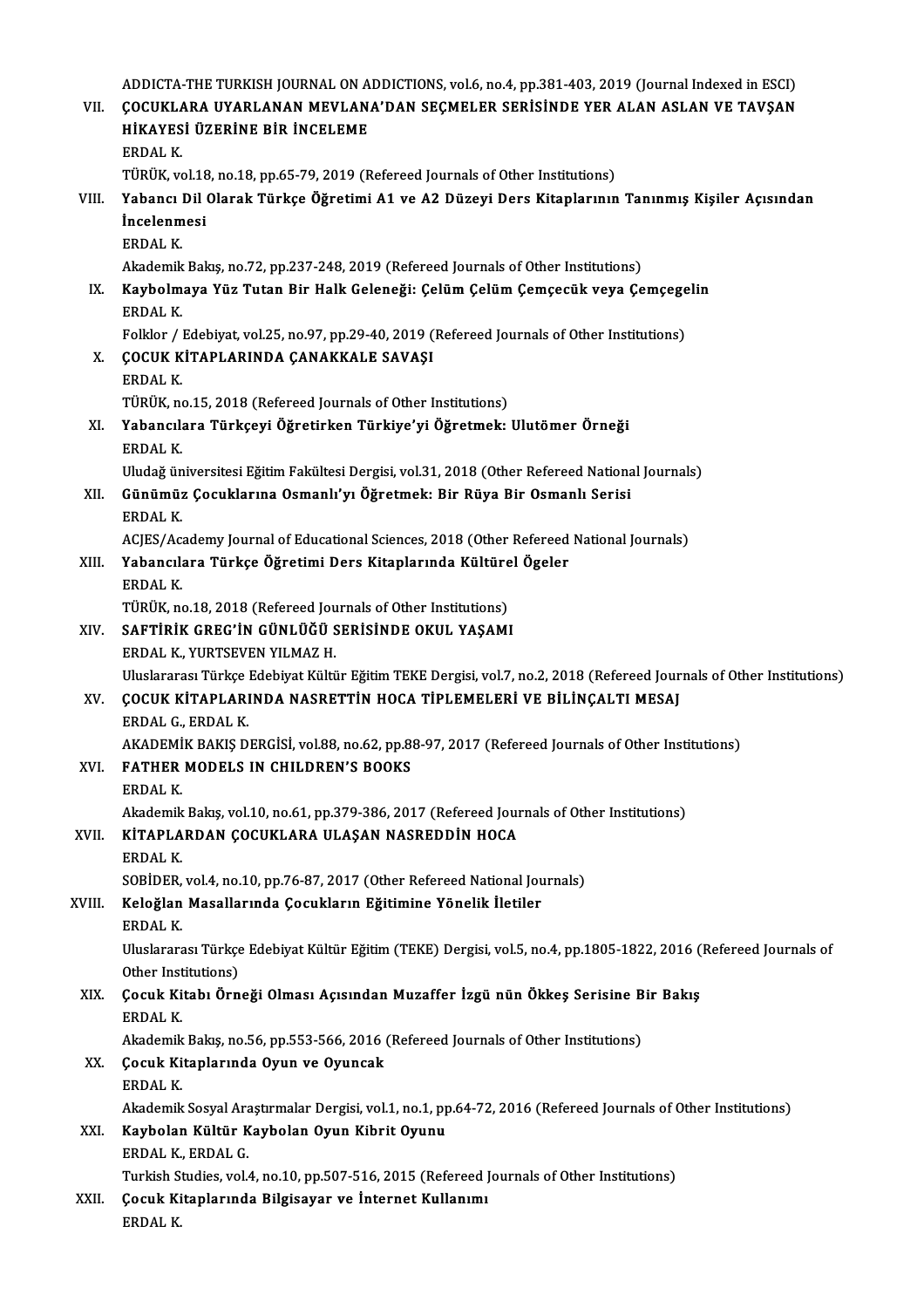|              | Uluslararası Sosyal Araştırmalar Dergisi, vol.8, no.30, pp.416-421, 2015 (Refereed Journals of Other Institutions)     |
|--------------|------------------------------------------------------------------------------------------------------------------------|
| XXIII.       | EĞİTİM KURUMLARINDA KURUMSAL KİMLİK KURUMSAL İMAJ VE EĞİTİME KATKISI                                                   |
|              | ERDAL G., GÜCÜYENER İ., ERDAL K.                                                                                       |
|              | Electronic Journal of Vocational Colleges, vol.3, no.3, pp.54-61, 2013 (Other Refereed National Journals)              |
| XXIV.        | ÇOCUKLARA VERDİĞİ DERSLER AÇISINDAN LA FONTAINE İN FABLLARI                                                            |
|              | ERDAL K., GÖKMEN A.                                                                                                    |
|              | Sosyal Araştırmlar Dergisi, vol.3, no.10, 2010 (Refereed Journals of Other Institutions)                               |
| XXV.         | Çocuk Edebiyatı Türlerinin Kullanımı Açısından Orhan Veli Kanık'ın Eserlerine Bir Bakış                                |
|              | ERDAL K.                                                                                                               |
|              | Turkish Studies, vol.4, 2009 (Refereed Journals of Other Institutions)                                                 |
| XXVI.        | Eğitim Değerleri Açısından Çocuk Kitapları                                                                             |
|              | ERDAL K.                                                                                                               |
|              | Akademik Bakış, 2009 (Refereed Journals of Other Institutions)                                                         |
| XXVII.       | The Ideal Turkish Youth and Teacher in Mehmet Akif Ersoy's Poems                                                       |
|              | <b>ERDAL K</b>                                                                                                         |
|              | Uludağ Üniversitesi Fen-Edebiyat Fakültesi Sosyal Bilimler Dergisi/ The Social Sciences Review of the Faculty of       |
|              | Sciences and Letters University of Uludağ, vol.17, no.10, 2009 (Refereed Journals of Other Institutions)               |
| XXVIII.      | Okul Öncesi Dönem Çocuk Kitaplarında Temizlik                                                                          |
|              | ERDAL K                                                                                                                |
|              | Uludağ Üniversitesi Eğitim Fakültesi Dergisi, Journal of Uludağ University Faculty of Education, vol.21, no.1, pp.339- |
|              | 356, 2008 (Other Refereed National Journals)                                                                           |
| XXIX.        | Çocuk Edebiyatı ve Çocuk Kitapları<br>ERDAL K.                                                                         |
|              | Milli Eğitim Dergisi, no.178, 2008 (Other Refereed National Journals)                                                  |
| XXX.         | Halide Edib Adıvar ın Bakış Açısıyla Kadının Çalışma Hayatı                                                            |
|              | <b>ERDAL K</b>                                                                                                         |
|              | Gaziantep Üniversitesi Sosyal Bilimler Dergisi, vol.7, no.109, 2008 (Refereed Journals of Other Institutions)          |
| XXXI.        | Halide Edib Adıvar ve Üniversite Meselesi                                                                              |
|              | ERDAL K                                                                                                                |
|              | Uludağ Üniversitesi Fen-Edebiyat Fakültesi Sosyal Bilimler Dergisi/ The Social Sciences Review of the Faculty of       |
|              | Sciences and Letters University of Uludağ, vol.15, no.15, 2008 (Refereed Journals of Other Institutions)               |
| <b>XXXII</b> | Halide Edib Adıvar'ın Romanlarında Evlilik Meselesi                                                                    |
|              | ERDAL K                                                                                                                |
|              | Türk Kültürü İncelemeleri Dergisi/The Journal of Turkish Cultural Studies, no.18, 2008 (Refereed Journals of           |
|              | Other Institutions)                                                                                                    |
| XXXIII.      | Halide Edib Adıvar ve Üniversiteler                                                                                    |
|              | ERDAL K.                                                                                                               |
|              | Uludağ Üniversitesi Fen-Edebiyat Fakültesi Sosyal Bilimler Dergisi/ The Social Sciences Review of the Faculty of       |
|              | Sciences and Letters University of Uludağ, vol.13, no.18, 2007 (Refereed Journals of Other Institutions)               |
| <b>XXXIV</b> | Benim Küçük Dostlarım                                                                                                  |
|              | ERDAL K.                                                                                                               |
|              | Uludağ Üniversitesi Eğitim Fakültesi Dergisi/Journal of Uludağ University Faculty of Education, vol.19, no.1, pp.105-  |
|              | 133, 2006 (Other Refereed National Journals)                                                                           |
| XXXV.        | Halide Edib Adıvar'ın Eserlerinde Kadınların ve Çocukların Eğitimi<br>ERDAL K.                                         |
|              | Kadın/Woman 2000, vol.7, no.1, 2006 (Refereed Journals of Other Institutions)                                          |
| XXXVI.       | Çocuk Oyunlarında Yaratıcılık                                                                                          |
|              | ERDAL K, ERDAL G                                                                                                       |
|              | Uludağ üniversitesi Eğitim Fakültesi, 2003 (Refereed Journals of Other Institutions)                                   |
| XXXVII.      | Halide Edip Adıvar, Yakup Kadri Karaosmanoğlu ve Falih Rıfkı Atay'ın Kalemiyle Savaş ve Çocuklar                       |
|              | ERDAL K.                                                                                                               |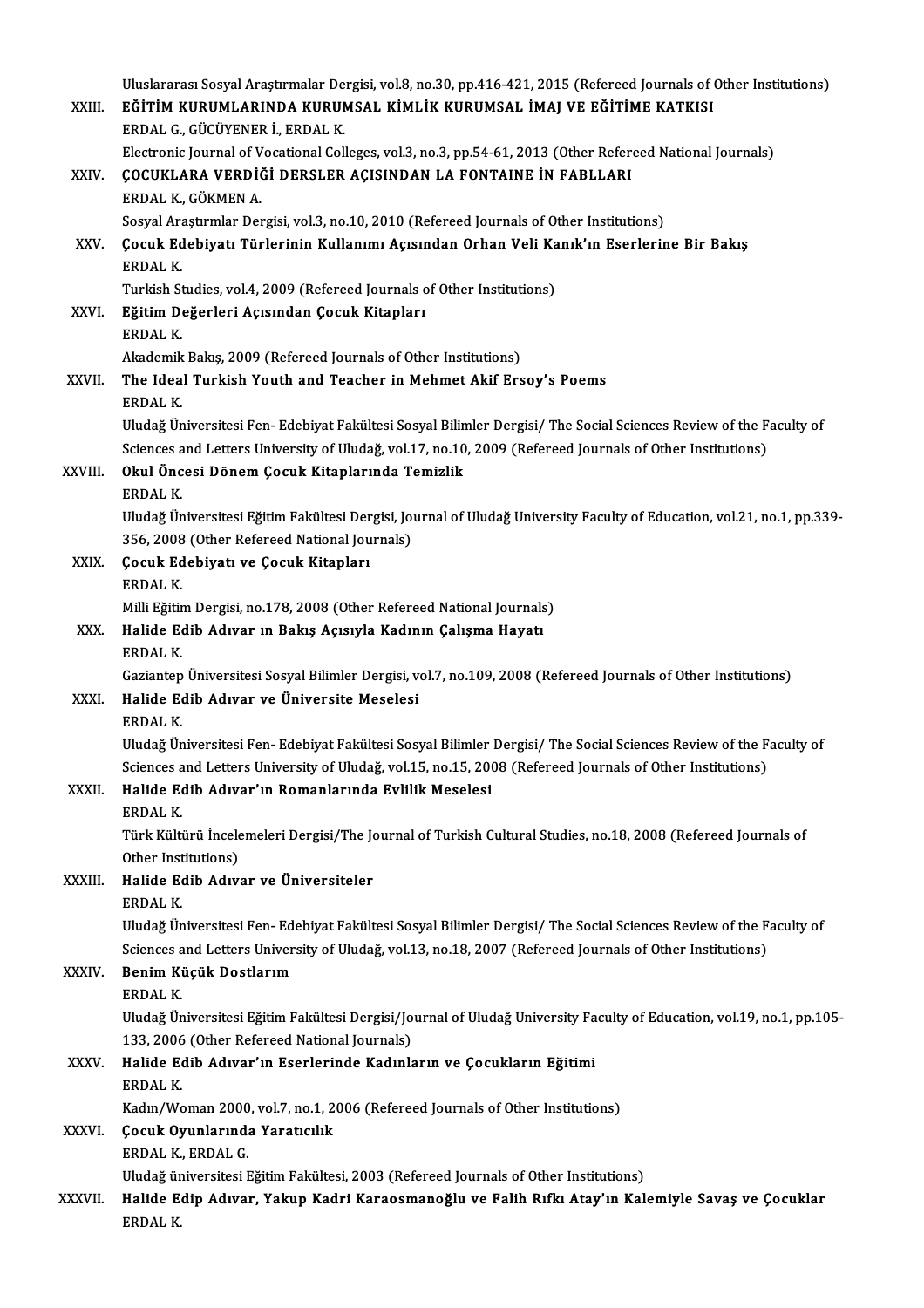Uludağ Üniversitesi Fen-Edb. Fak. Sosyal Bilimler Dergisi, vol.5, pp.109-124, 2003 (Refereed Journals of Other<br>Institutions) Uludağ Ünive<br>Institutions)

## Institutions)<br>Books & Book Chapters

ooks & Book Chapters<br>I. Language and Semiotics in the Pictures of Magritte, Typographic Communication and French Culture<br>FRDAL C. FRDALK ERD COOK SHAPE<br>Language and Sen<br>ERDAL G., ERDAL K. Language and Semiotics in the Pictures of Magritte, Typographic Communication and French Cu<br>ERDAL G., ERDAL K.<br>in: Les Nouveaux Aspects de la Francophonie A Bursa III Languages and Art, Sercan Alabay, Gizem Günçavdı<br>Alabay

ERDAL G., ERDAL K.<br>in: Les Nouveaux Aspects de la Francophonie A Bursa III Languages and Art, Sercan Alabay, Gizem Günçavdı<br>Alabay, Editor, LAP LAMBERT Academic Publishing, pp.68-101, 2021

- II. Family Life in the "Diary Of A Wimpy Kid" Series YURTSEVEN YILMAZ H., ERDAL K. in: Les nouveaux aspects de la francophonie Bursa III: Langues & Art, Sercan Alabay & Gizem Günçavdı YURTSEVEN YILMAZ H., ERDAL K.<br>in: Les nouveaux aspects de la francophonie Bursa III: Langues &<br>Alabay, Editor, Lambert Academic Publishing, pp.102-155, 2021<br>Chanitre <sup>2</sup>: Language and Samietics in the Bistunes of Me
- in: Les nouveaux aspects de la francophonie Bursa III: Langues & Art, Sercan Alabay & Gizem Günçav<br>Alabay, Editor, Lambert Academic Publishing, pp.102-155, 2021<br>III. Chapitre 3: Language and Semiotics in the Pictur Alabay, Editor, La<br>Chapitre 3: Lan<br>French Culture<br>EPDAL C. EPDAL Chapitre 3: Langu<br>French Culture<br>ERDAL G., ERDAL K.<br>in: Les nouveaux est

French Culture<br>ERDAL G., ERDAL K.<br>in: Les nouveaux aspects de la francophonie a Bursa III: Langues &amp; Art, Dr. Sercan ALABAY, Editor, LAP<br>LAMPERT Asadomis Punlishing, Beau Bassin, pp.73-101-2021 ERDAL G., ERDAL K.<br>in: Les nouveaux aspects de la francophonie a Bursa III: Langu<br>LAMBERT Academic Punlishing, Beau Bassin, pp.73-101, 2021<br>Family Life in the "Diany of A Wimny Kid Sories In: Les nouveaux aspects de la francophonie a Bursa I<br>LAMBERT Academic Punlishing, Beau Bassin, pp.73-10<br>IV. Family Life in the "Diary of A Wimpy Kid Series<br>VIIPTSEVEN VII MAZ H. EPDAL K

LAMBERT Academic Punlishing, Bending<br>**Family Life in the "Diary of A**<br>YURTSEVEN YILMAZ H., ERDAL K. Family Life in the "Diary of A Wimpy Kid Series<br>YURTSEVEN YILMAZ H., ERDAL K.<br>in: Les Nouveaux Aspects de la Francophonie A Bursa III Languages and Art, Sercan Alabay, Gizem Günçavdı<br>Alabay, Editor, LAB LAMBERT Academis Bu YURTSEVEN YILMAZ H., ERDAL K.<br>in: Les Nouveaux Aspects de la Francophonie A Bursa III Languages ar<br>Alabay, Editor, LAP LAMBERT Academic Publishing, pp.102-155, 2021<br>Cosuklar Lein Safabat Uvarlamaları Üzerine Bir İngeleme in: Les Nouveaux Aspects de la Francophonie A Bursa III Langua<br>Alabay, Editor, LAP LAMBERT Academic Publishing, pp.102-155,<br>V. Cocuklar İçin Safahat Uyarlamaları Üzerine Bir İnceleme<br>SİNAR HÖLIRLILA, ERDAL K

Alabay, Editor, LAP LAMBER<br>**Çocuklar İçin Safahat Uya**<br>SİNAR UĞURLU A., ERDAL K.<br>in: Mehmet Aki<sup>ç</sup>i Anlamak. P.

Çocuklar İçin Safahat Uyarlamaları Üzerine Bir İnceleme<br>SİNAR UĞURLU A., ERDAL K.<br>in: Mehmet Akif'i Anlamak, Prof. Dr. Alev Sınar Uğurlu, Prof. Dr. Selçuk Kırlı, Editor, Türk Ocakları Derneği Bursa<br>Subesi Yayınları, Pursa, SİNAR UĞURLU A., ERDAL K.<br>in: Mehmet Akif'i Anlamak, Prof. Dr. Alev Sı<br>Şubesi Yayınları, Bursa, pp.355-365, 2021<br>Örneklerle Değerler Eğitimi Subesi Yayınları, Bursa, pp.355-365, 2021

VI. Örneklerle Değerler Eğitimi Sentez Yayıncılık, Bursa, 2020

### VII. Ömer Seyfettin'in Kaşağı Öyküsünün Çocuklara Uyarlamaları Üzerine Bir Değerlendirme ERDAL K., SİNAR UĞURLU A., ENERGİN A., ŞAHİN H. Ömer Seyfettin'in Kaşağı Öyküsünün Çocuklara Uyarlamaları Üzerine Bir Değerlendirme<br>ERDAL K., SİNAR UĞURLU A., ENERGİN A., ŞAHİN H.<br>in: Vefatının 100. Yılında Ömer Seyfettin'e Armağan Kitabı, Prof. Dr. Alev Sınar Uğurlu, P

ERDAL K., SİNAR UĞURLU A., ENERGİN A., ŞAHİN H.<br>in: Vefatının 100. Yılında Ömer Seyfettin'e Armağan Kitabı, Prof. Dr. Alev.<br>Türk Ocakları Derneği Bursa Şubesi Yayınları, Bursa, pp.315-328, 2020<br>1933-1950 Yılları Cumbuniyat in: Vefatının 100. Yılında Ömer Seyfettin'e Armağan Kitabı, Propositin'n Cumhuriyet Dönemi Türk Tiyatrosu<br>VIII. 1923-1950 Yılları Cumhuriyet Dönemi Türk Tiyatrosu<br>FRDAL K. GETİN N. DURUKOĞLU S

### Türk Ocakları Derneği Bursa Şubesi<br>1923-1950 Yılları Cumhuriyet D<br>ERDAL K., ÇETİN N., DURUKOĞLU S.<br>inı Eğitim Fakültaleri İsin Yoni Türk l

ERDAL K., ÇETİN N., DURUKOĞLU S.

in: Eğitim Fakülteleri İçin Yeni Türk Edebiyatı II, Nurullah Çetin, Editor, Nobel Akademik Yayıncılık, Ankara, pp.293-<br>306. 2019 in: Eğitim Fakülteleri İçin Yeni Türk Edebiyatı II, Nurullah<br>306, 2019<br>IX. French Wrıter La Fontaine's Turkısh Translations

### 306, 2019<br>French V<br>ERDAL K.<br>in Les no

French Writer La Fontaine's Turkish Translations<br>ERDAL K.<br>in: Les nouveaux aspects de la francophonie à Bursa: Langue Culture, Prof. Dr. Ayla Gökmen, Editor, Editions<br>Universitaires Européannes, pp.225-225-2019. ERDAL K.<br>in: Les nouveaux aspects de la francophonie à I<br>Universitaires Européennes, pp.225-235, 2019<br>Congig Dağa''nın Esopleninde Mapluutlesti in: Les nouveaux aspects de la francophonie à Bursa: Langue Culture, Pro<br>Universitaires Européennes, pp.225-235, 2019<br>X. Cengiz Dağcı'nın Eserlerinde Mankurtlaştırmaya Karşı Dil Bilinci<br>ALİVEVA CINAR M. ERDAL K. SAHİN H. S

Universitaires Européennes, pp.225-235, 2019<br>Cengiz Dağcı'nın Eserlerinde Mankurtlaştırmaya Kar<br>ALİYEVA ÇINAR M., ERDAL K., ŞAHİN H., SINAR UĞURLU A.<br>in: Değumunun 100 Yılında Cangiz Değgi'ız Armağan Alev Cengiz Dağcı'nın Eserlerinde Mankurtlaştırmaya Karşı Dil Bilinci<br>ALİYEVA ÇINAR M., ERDAL K., ŞAHİN H., SINAR UĞURLU A.<br>in: Doğumunun 100. Yılında Cengiz Dağcı'ya Armağan, Alev Sınar Uğurlu, Selçuk Kırlı, Editor, BENGÜ, Ank ALİYEVA ÇINAR M<br>in: Doğumunun 10<br>pp.125-134, 2019<br>"Yundunu *Y*ayba in: Doğumunun 100. Yılında Cengiz Dağcı'ya Armağan, Alev Sınar Uğurlu, Selçul<br>pp.125-134, 2019<br>XI. "Yurdunu Kaybeden Adam Cengiz Dağcı'nın Hatıralarında Kaybolmak<br>SİNAR UĞURLU A. ERDAL K. DUYMAZ A. YU MAZ B. ENERÇİN A. ALY

### XI. "Yurdunu Kaybeden Adam Cengiz Dağcı'nın Hatıralarında Kaybolmak

pp.125-134, 2019<br>"Yurdunu Kaybeden Adam Cengiz Dağcı'nın Hatıralarında Kaybolmak<br>SİNAR UĞURLU A., ERDAL K., DUYMAZ A., YILMAZ B., ENERGİN A., ALYILMAZ C., KIRLI S., ŞAHİN H., ALİYEVA<br>CINAR M. SİNAR UĞURLU A., ERDAL K., DUYMAZ A., YILMAZ B., ENERGİN A., ALYILMAZ C., KIRLI S., ŞAHİN H., ALİYEVA<br>ÇINAR M.<br>in: Doğumunun 100. Yılında Cengiz Dağcı'ya Armağan, Alev Sınar Uğurlu, Selçuk Kırlı, Editor, Bengü Yayınları,<br>A

ÇINAR M.<br>in: Doğumunun 100. Yılır<br>Ankara, pp.91-104, 2019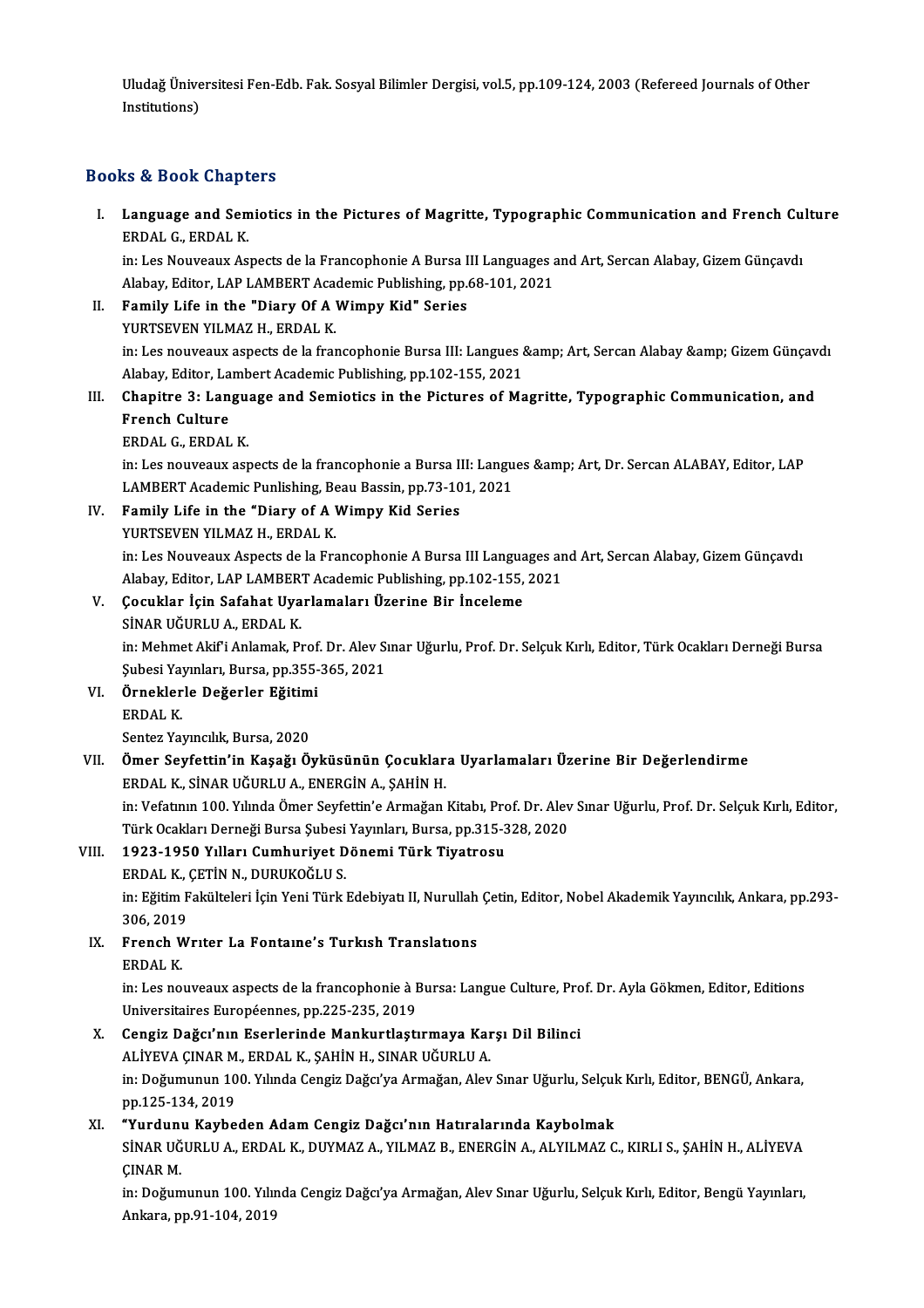| XII.   | Halide Edib Adıvar'ın Romanlarında Eğitim<br>KEFELIA E , ERDAL K                                                                                                  |
|--------|-------------------------------------------------------------------------------------------------------------------------------------------------------------------|
|        | in: Halide Edib Adıvar, Prof. Dr. Ayşe Emel Kefeli, Editor, Kültür ve Turizm Bakanlığı, Ankara, pp.155-168, 2019                                                  |
| XIII.  | A Research on Turkish Prints of the Work Named The Little Prince By Antoine De Saint Exupery<br>ERDAL K., YURTSEVEN YILMAZ H.                                     |
|        | in: Les Nouveaux Aspects de la Francophonie A Bursa, A. Gökmen ve F. Kazanoğlu, Editor, Editions Universitaires<br>Europeennes, pp.100-119, 2018                  |
| XIV.   | The Examination Of The "Çıtır Çıtır Felsefe" Series In Terms Of The Education Of Thinking<br>YURTSEVEN YILMAZ H., ERDAL K.                                        |
|        | in: Les Nouveaux Aspects de la Francophonie A Bursa, Ayla Gökmen ve Fatma Kazanoğlu, Editor, Editions<br>Universitaires Europeennes, pp.144-186, 2018             |
| XV.    | Sami Paşazade Sezai'nin Eserlerinde Çocuk<br>ERDAL K., ENERGIN A., SİNAR UĞURLU A.                                                                                |
|        | in: Yeni Türk Edebiyatı İncelemeleri Zeynep Kerman Armağanı, Alev Sınar Uğurlu, Editor, Türk Kültürünü<br>Araştırma Enstitüsü Yayınları, Ankara, pp.293-305, 2013 |
| XVI.   | Geleceğe Işık Tutan Eğitimci İbrahim Alâaddin Gövsa<br><b>ERDAL K</b>                                                                                             |
|        | Ezgi Kitapevi, Bursa, 2012                                                                                                                                        |
| XVII.  | Küçük Dostların Öğretmeni Halide Nusret Zorlutuna                                                                                                                 |
|        | <b>ERDAL K</b>                                                                                                                                                    |
|        | Ezgi, 2008                                                                                                                                                        |
| XVIII. | Halide Edib Adıvar ve Eğitim                                                                                                                                      |
|        | <b>ERDAL K</b>                                                                                                                                                    |
|        | Ezgi, Bursa, 2008                                                                                                                                                 |

### efereed Congress / Symposiu<br>I. Values Education with Poems<br>EPDAL K

Values Education with Poems<br>ERDAL K.

Values Education with Poems<br>ERDAL K.<br>International Scientific Conference «Global Scope of Innovative Science», Budapest, Hungary, 21 October 2021, ERDAL K.<br>International Scier<br>vol.1, pp.106-122<br>Ibrobim Aleattin International Scientific Conference «Global Scope of Inn<br>vol.1, pp.106-122<br>II. **İbrahim Alaattin Gövsa and Childrens Literature** 

- vol.1, pp.1<br>**İbrahim**<br>ERDAL K.<br>Internatio
	-

ERDAL K.<br>International Scientific Conference «Global Scope of Innovative Science», Budapest, Hungary, 21 October 2021, ERDAL K.<br>International Scie<br>vol.1, pp.96-106<br>Halide Edin Ad

III. Halide Edip Adıvar'ın Eserlerinde İhanet ve Boşanma<br>ERDAL K. vol.1, pp.9<br>Halide Ec<br>ERDAL K.<br>Internatio

Halide Edip Adıvar'ın Eserlerinde İhanet ve Boşanma<br>ERDAL K.<br>International Scientific Conference «Global Challenges – Scientific Solutions III», Slovakia, 02 March 2021, vol.1,<br>nn 75 81 ERDAL K.<br>Internatio<br>pp.75-81<br>Edebiust International Scientific Conference «Global Challenges – Scientific Solutions)<br>pp.75-81<br>IV. Edebiyata Yansıyan Rüya Şehir: Ahmet Hamdi Tanpınar ve Antalya<br>EPDAL K

### pp.75-81<br>IV. Edebiyata Yansıyan Rüya Şehir: Ahmet Hamdi Tanpınar ve Antalya<br>ERDAL K.

International Scientific Conference «Global Challenges - Scientific Solutions III», Slovakia, 02 March 2021

### ERDAL K.<br>International Scientific Conference «G<br>V. Cocuk Kitaplarında Çocuk Olmak<br>ERDAL K Internatio<br>**Çocuk Ki**<br>ERDAL K.<br>World Chi

ERDAL K.<br>World Children Conference, Ankara, Turkey, 23 - 25 October 2020, pp.147-157

### ERDAL K.<br>World Children Conference, Ankara, Turkey, 23 - 25 October 2020, pp.147-157<br>VI. 23 Nisan Ulusal Egemenlik ve Çocuk Bayramına Dair Bir Dergi İncelemesi Örneği: Doğan Kardeş<br>Gesuk Dergisi World Children<br>23 Nisan Ulus:<br>Çocuk Dergisi<br>EPDAL K 23 Nisan<br>Çocuk De<br>ERDAL K.<br>Internatio

Cocuk Dergisi<br>ERDAL K.<br>International Scientific Conference, "Global Challenges – Scientific Solutions II", Antwerp, Belgium, 14 - 15 October 2020,pp.283-290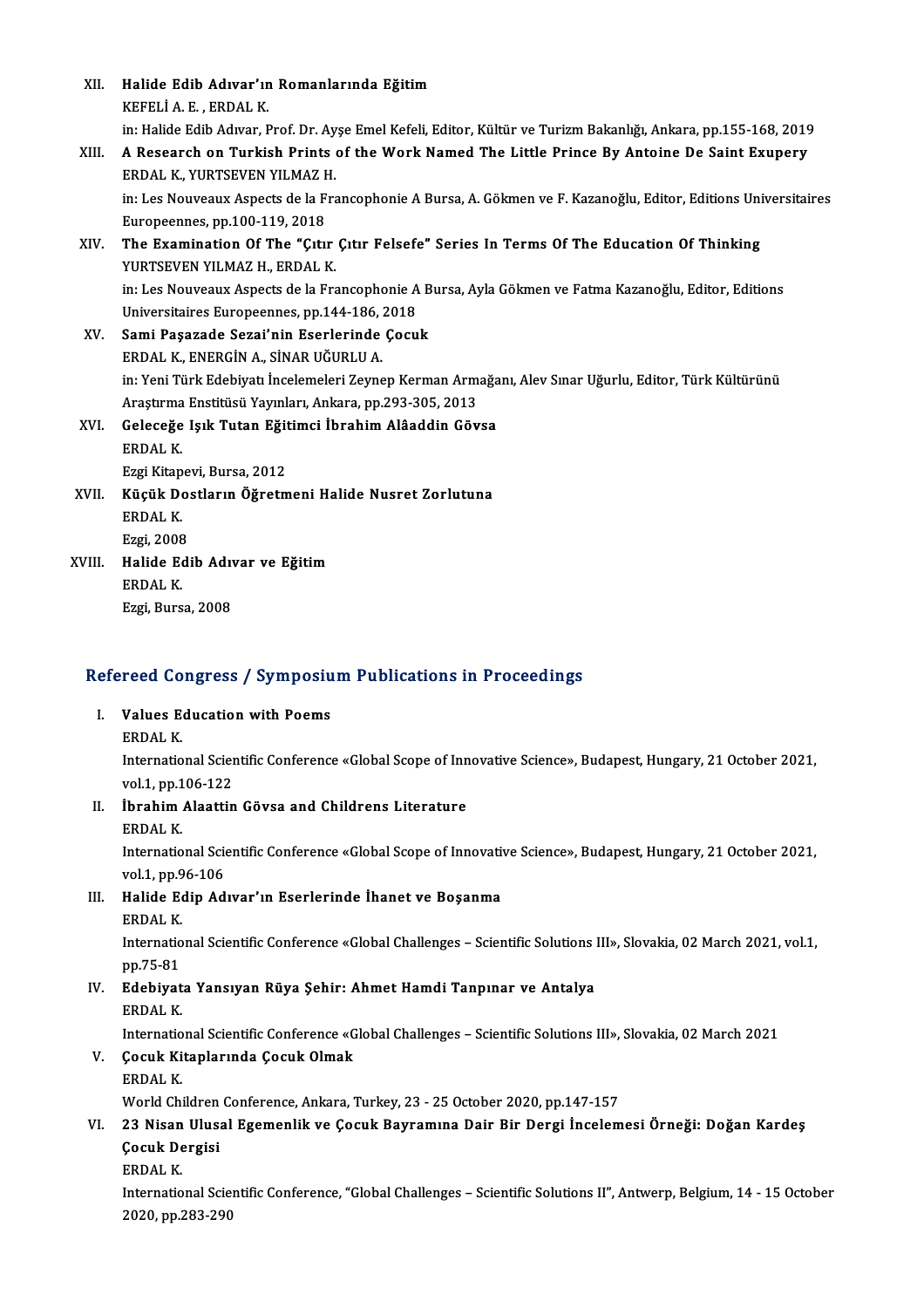| VII.   | Gençlere Yanlışları Fısıldayan Kitap: Ölüme Fısıldayan Adam                                                           |
|--------|-----------------------------------------------------------------------------------------------------------------------|
|        | <b>ERDAL K</b>                                                                                                        |
|        | International Scientific Conference, "Global Challenges - Scientific Solutions II", Antwerp, Belgium, 14 - 15 October |
|        | 2020, pp 306-314                                                                                                      |
| VIII.  | Sevinç Kuşoğlu'nun Çocuk Kitaplarında Yer Alan Anne Modelleri                                                         |
|        | KARAHANOĞLU E., ERDAL K.                                                                                              |
|        | International Scientific Conference «Actual Questions and Innovations in Science II, Balıkesir, Turkey, 9 - 10        |
|        | October 2019                                                                                                          |
| IX.    | Türkiye'de Çocuklar İçin Uyarlanan Don Kişot Kitapları Üzerine Bir İnceleme                                           |
|        | ERDAL K., YAĞCI T., Koçak E.                                                                                          |
|        | UBEK2019, Afyon, Turkey, 21 - 24 March 2019, vol.1, pp.306-314                                                        |
| Х.     | Tübitak Popüler Bilim Kitaplarından Çıkan Bir Bak Bir Daha Bak Serisi Üzerine Bir İnceleme                            |
|        | <b>ERDAL K</b>                                                                                                        |
|        | UBEK, Afyon, Turkey, 21 - 24 March 2019, vol.1, pp.299-314                                                            |
| XI.    | Saftirik Serisinde Bilgisayar, Televizyon ve Cep Telefonu Kullanımı                                                   |
|        | ERDAL K., YURTSEVEN YILMAZ H.                                                                                         |
|        | International Scientific Conference «Actual Questions and Innovations in Science II, Balıkesir, Turkey, 9 - 10        |
|        | October 2019, vol 1, pp 191-198                                                                                       |
| XII.   | SAFTIRIK SERISINDE BILGISAYAR, TELEVIZYON VE CEP TELEFONU KULLANIMI                                                   |
|        | ERDAL K., YURTSEVEN YILMAZ H.<br>ACTUAL QUESTIONS AND INNOVATIONS IN SCIENCE II, 9 - 10 October 2019                  |
| XIII.  | Çocuk Kitaplarında Baskı Kalitesinin Önemi                                                                            |
|        | <b>ERDAL K</b>                                                                                                        |
|        | 6. MATBAA TEKNOLOJİLERİ SEMPOZYUMU, 1 - 03 November 2018                                                              |
| XIV.   | AnadoluMotifleriÜzerineKarşılaştırmalıBirİnceleme:HelesaveÇemçegelin                                                  |
|        | ERDAL G, ERDAL K                                                                                                      |
|        | Uluslararası Geçmişten Günümüze Sinop'ta Türk-İslam Kültürü Sempozyumu, Sinop, Turkey, 5 - 07 October 2018,           |
|        | vol 2, pp 1027-1032                                                                                                   |
| XV.    | L'olivier en Anatolie et dans la culture turque                                                                       |
|        | ERDAL G., BAŞTUĞ D., ERDAL K.                                                                                         |
|        | Colloque international L'olivier dans la pensée et la culture, Djerba, Tunisia, 30 November - 02 December 2018        |
| XVI.   | İlk Öğretmen, İlk Öğretmenim, Öğretmen Duyşen                                                                         |
|        | <b>ERDAL K</b>                                                                                                        |
|        | 4. Uluslararası Her Yıl Bir Büyük Türk Bilgi Şöleni, Cengiz Aytmatov, 27 - 28 November 2017, vol.1, pp.235-245        |
| XVII.  | Sabahattin Ali'de Mahkûmiyet Duygusu ve Sinop Cezaevi                                                                 |
|        | <b>ERDAL K</b>                                                                                                        |
|        | Uluslararası Geçmişten Günümüze Sinop'ta Türk-İslam Kültürü Sempozyumu, Sinop, Turkey, 5 - 07 October 2018,           |
|        | vol <sub>2</sub>                                                                                                      |
| XVIII. | Çocuklara Hayvanların Dünyasını Açan Dergi: Bilim Çocuk                                                               |
|        | <b>ERDAL K</b>                                                                                                        |
|        | UBEK, 23 - 25 March 2018<br>Yabancı Dil Öğretiminde Görsel Objelerin Yeri ve Önemi                                    |
| XIX.   | ERDAL G., ERDAL K.                                                                                                    |
|        | 1. Yabancı Dil Olarak Türkçenin Öğretimi Bilgi Şöleni, Bursa, Turkey, 17 - 19 May 2018, vol.1, pp.183-192             |
| XX.    | Bursa ili İnegöl İlçesi Ortaokul Öğrencilerinin Okuma Alışkanlıklarının Belirlenmesi                                  |
|        | <b>ERDAL K</b>                                                                                                        |
|        | Uluslararası İnegöl Tarihi ve Kültürü Sempozyumu, Bursa, Turkey, 14 - 16 October 2015, vol.2, pp.886-897              |
| XXI.   | <b>Sceurmorphic Design and its Problems</b>                                                                           |
|        | ERDAL K., GÜCÜYENER İ., ERDAL G.                                                                                      |
|        | 12 th International Conference Mechatronic Systems and Materials MSM'xx2016 Bialystok, Bialystok, Poland, 3 - 08      |
|        | <b>July 2016</b>                                                                                                      |
|        |                                                                                                                       |